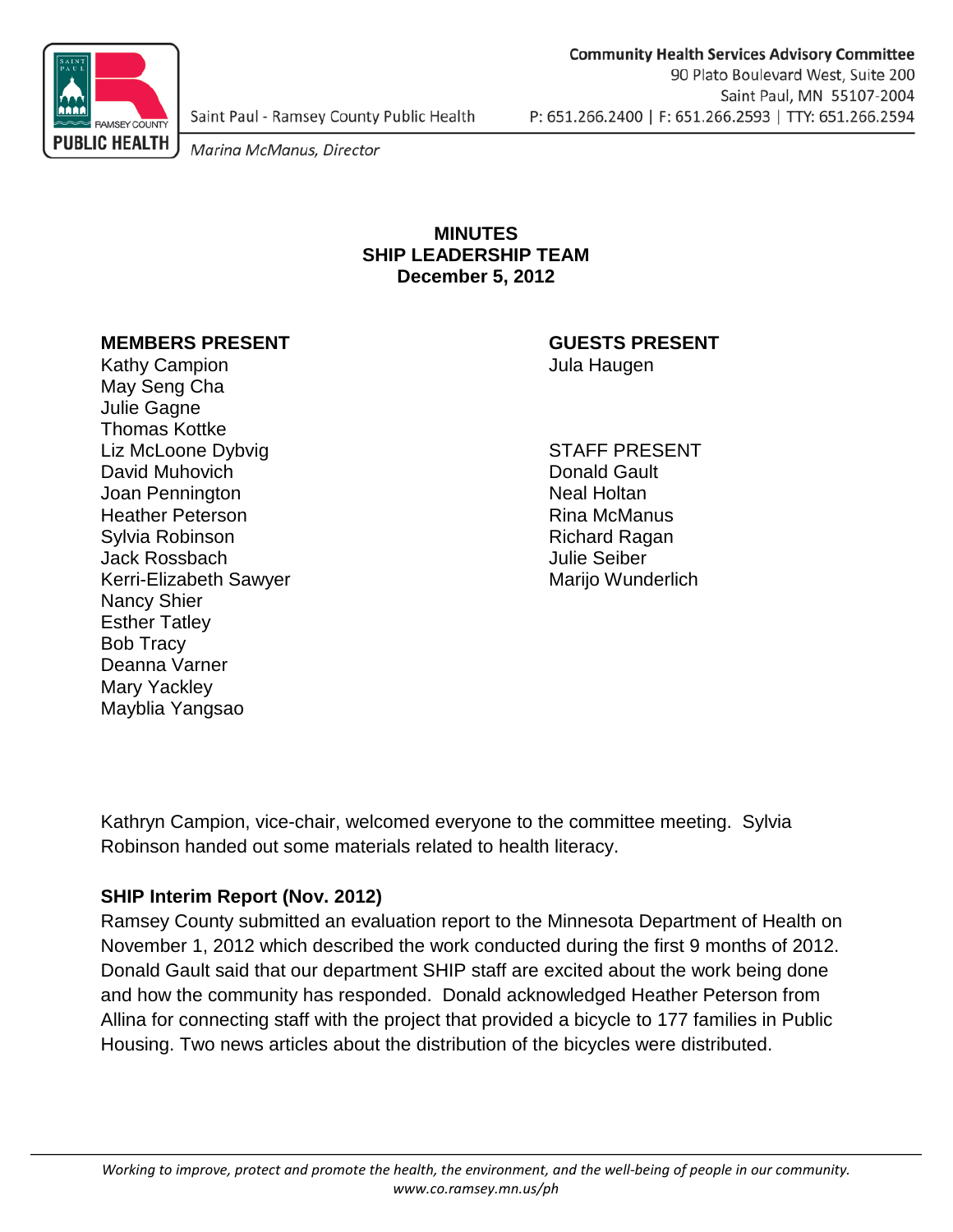Marijo Wunderlich, the evaluator for the SHIP program since February 2010, described the interim report for SHIP 2.0. Marijo's presentation focused on the question, What did MDH want to know?

- Community Leadership Team members and their organizations.
- How the health department gets information from populations that suffer from health disparities.
- Significant accomplishments in the area of policy, systems, and environmental changes.

She described several examples of the strategies:

- Active Lifestyle--Bike rodeo, lock lending at the recreation center, Nice Ride cycling event and bike distribution.
- Healthy eating strategies at Public Housing sites--raised garden beds at high-rises, garden sheds at family sites, cooking demonstrations, and Fields to Families mini farmers markets at two sites.
- $\div$  The "reach" of the SHIP strategies the numbers of people impacted by each respective strategy, including the following examples.
	- The Health Meals Coalition provides 480 meals a day or 1 million meals a year.
	- The Saint Paul Schools have engaged 32 school buildings in SHIP strategies and Roseville schools have 8.
	- The tobacco-free policy on college campuses touches 48,500 students.
	- The African-American strategy is being implemented in 12 churches in Saint Paul.
	- There has been expanded use of EBT cards at Farmer's Markets.

The Interim Reports from all SHIP-funded sites will be used to aggregate data, monitor strategies and eventually report to the legislature to sustain funding for SHIP.

Several other significant accomplishments noted in the report include: the revision of the Wellness Policy at the Saint Paul Public Schools and nutrition changes in Roseville Area Schools including salad bars, vending machines, healthy concessions and increased activity at recess time. Donald noted that the community is changing social norms around healthy behaviors and seeing a "new normal." Communities are not asking to spend a lot of money.

Mary Yackley noted that education dollars are still being spent on healthcare services in the schools instead of contacting health insurers for reimbursement. She believes the chronic disease management in public schools using education dollars needs to change and the Affordable Care Act should be able to help.

Rina provided the history of SHIP beginning with the grand vision that came from the State Local Public Health. Directors testified about chronic disease management and suggested a program similar to the Steps Program as a part of Health System Reform, implementing strategies statewide in an organized fashion. SHIP now has momentum. Minnesota is ahead of the curve dealing with issues of obesity and tobacco reduction. There is a coalition of members from statewide organizations that support continuing SHIP. The